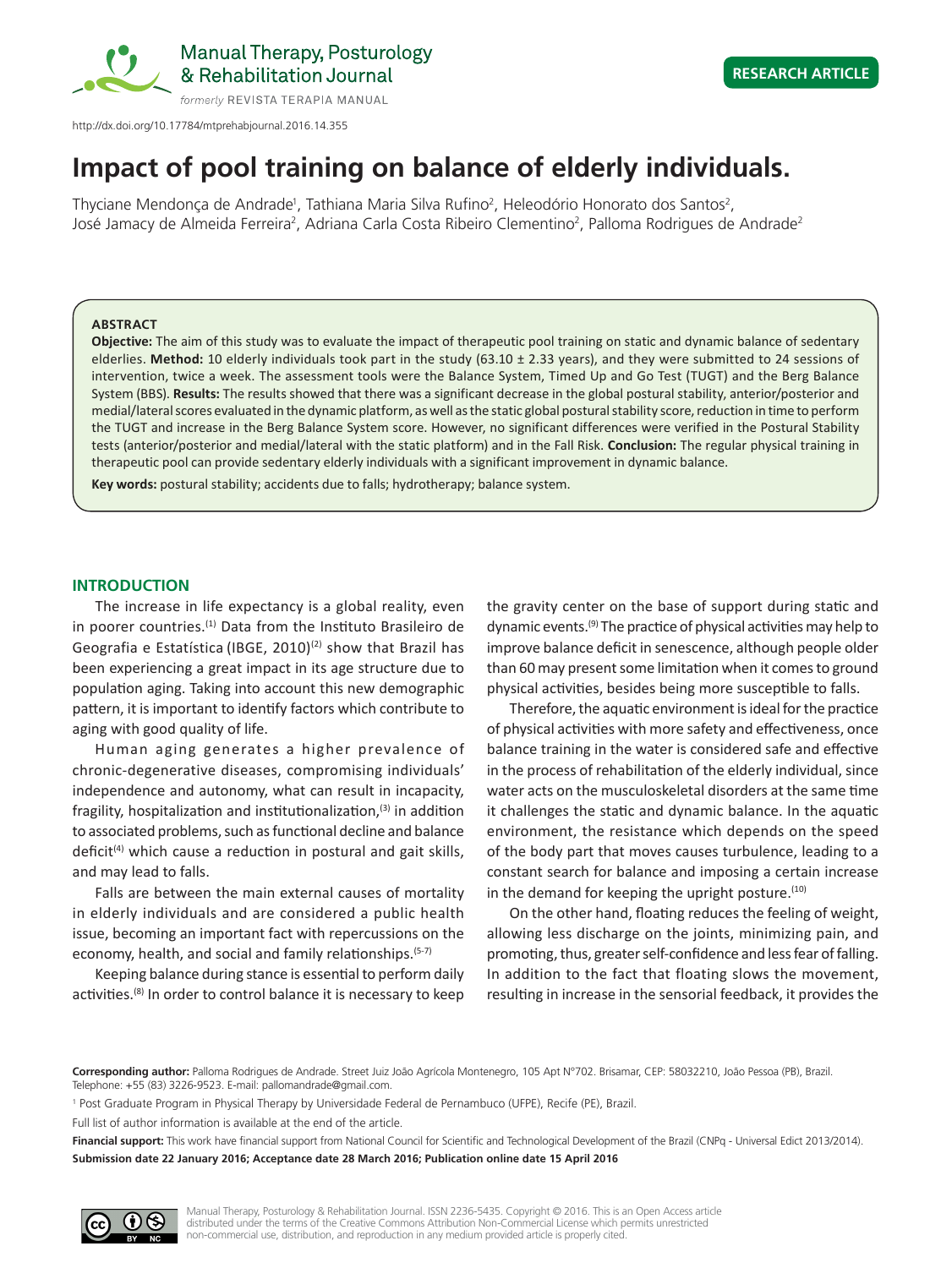

individual with more time to go back to the correct posture after the body having unbalanced.<sup>(10-12)</sup> However, the hydrotherapeutic resources to treat balance deficits have only become the subject of scientific studies very recently, but literature is still scarce in verifying the hydrotherapy effects on static and dynamic balance in sedentary elderly people.

In this context, balance deficit treatment becomes essential to these subjects in order to develop prevention, assistance and rehabilitation strategies, aiming to keep the autonomy and preserving the independence of the elderly individual. The aim of this study was to evaluate the aquatic training effects on the static and dynamic balance on sedentary elderly individuals.

## **METHOD**

#### **2.1 Study type**

This is a prospective longitudinal study of the non‑controlled clinical trial type, carried out in the Physiotherapy Clinical School in the Universidade Federal da Paraiba (UFPB). It was approved by the Research Ethics Committee in the Health Science Center of UFPB under the protocol n. 044/13. CAAE: 11565413.3.0000.5188 and followed the Declaration of Helsinki. The study was registered with www.ensaiosclinicos.gov.br (RBR-4j428f).

### **2.2 Subjects**

The subjects were selected through intentional sampling from the waiting list of the Physiotherapy Clinical School in UFPB (Figure 1) according to the inclusion criteria: healthy individuals from both sexes, 60 years old or older, sedentary, $(13)$  independents in the gait and daily activities and that did not show any dysfunction in the neurological and cardiovascular systems, cognitive alterations (Mini Mental State Examination – MMSE  $\geq$  24), diagnosis of vertigo, hearing problems or urinary infection.

10 elderly individuals took part in the study, from both genders (7 women and 3 men), who were  $63.10 \pm 2.33$  years old; 69.57  $\pm$  6.83 kg; 1.57  $\pm$  0.07 m and BMI of 28.34  $\pm$  1.58 kg/m<sup>2</sup>. The volunteers invited to take part in the study, after having read the Informed Consent Term, were informed about the goals and procedures, and signed agreeing with their voluntary participation in the study, according to the Resolution 466/2012 of the Conselho Nacional de Saúde (CNS).

After the evaluation, the properly triaged volunteers who were according to the study started their participation in the therapeutic pool training, being assessed again in two different moments: after the twelfth (Post12) and the twenty-fourth session (Post24).

# **2.3 Procedures**

## *Evaluation*

The initial evaluation was done in the Human Movement Research Center in UFPB and consisted of the application of the MMSE and a semi-structured questionnaire with social-demographic and clinic data. Then, the subjects were submitted to the evaluation of static and dynamic balance and fall risks analysis.

Balance was evaluated through three tools: the platform *Balance System – BS,(*14) the Timed Up & Go Test (TUGT) and the Berg Balance System - BBS (Brazilian version); the Fall Risk was measured by the BS score*.*

The postural stability and fall risk evaluation was measured by the Balance System (BS) which consists of a platform with multiaxial foot up to 20 degrees and can be adjusted to provide different instability degrees. It has one static level and twelve varied, and it can be free to move in the anterior-posterior and medial-lateral directions at the same time, where 1 is the least stable adjustment and 12 the most stable one. Tests were performed in the static platform and then in the dynamic one (varying from the level 12 to 8). The subjects were instructed to keep a stable and comfortable bipedal posture, with arms hanging and barefoot, with the heels at the points D6 (left side) and D16 (right side), and the angle between the second and third toes of each foot was written down so that the same position can be repeated in the reevaluations. It was performed tests of Global, medial-lateral and anterior-posterior angular oscillation of the individual's center of gravity that measure the Postural Stability and Fall Risk. Each test was repeated 3 times, during 20 seconds, with a 10-second-break after each repetition and it was found a mean for the calculation.(15)

Functional mobility evaluated through the Timed Up and Go Test consisted of standing up from a chair (45cm of height from the seat) without using the arms; walking safely for three meters in a straight line as fast as possible; turning around a cone and going back sitting again on the chair so the time spent to perform the test would be registered.<sup>(16)</sup> The test was



**Figure 1.** Flow diagram of study subjects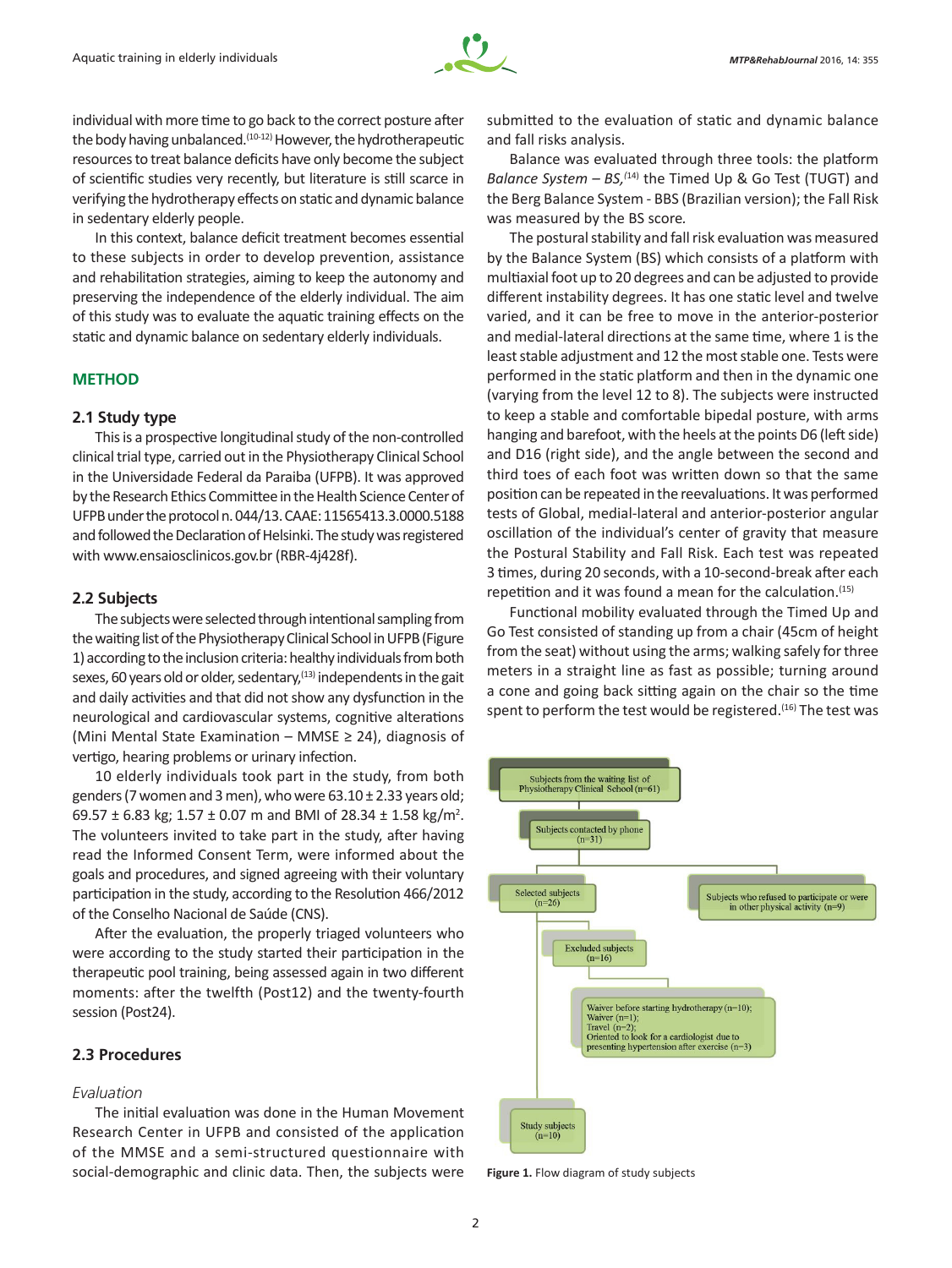

explained and demonstrated by the examiner, and then the subjects performed it just to be more familiar with what they were supposed to do, and after that they performed again to register the time spent.

The Berg Balance System $(17)$  verified the dynamics balance through 14 common tasks in daily activities, using: a stopwatch, a tape measure, a chair and a 2-step-ladder. All tasks were demonstrated and explained by the examiner. Grading could vary from 0 to 56 points. There are 5 alternatives that vary from 0 to 4 points for each item.

#### *Treatment Protocol*

The intervention was conducted in the therapeutic pool of the Physiotherapy Clinical School in UFPB. Vital signs were verified before and after the exercises in order to check the feasibility of performing the exercises with no statistical purposes. The treatment protocol was adapted from Resende *et al*. (18) aiming to improve postural control and reducing fall risk, and it had four stages, in this order: warm-up exercises; stretching; kinesiotherapy focused on static and dynamic balance; and relaxation. The exercises were done using tools such as trampoline, balance disc, step, ball, bats and floats (noodles) and the water depth level varied according to the activities. The training was conducted in 24 45-minute-sessions, twice a week, for a period of three months.

#### **2.4 Data analysis**

Data was analyzed through the Statistical Package for Social Sciences (SPSS – 20.0) software, in which the dependent variable was anterior-posterior (APD), medial-lateral (MLD) and global (GD) displacement, measured in radians (rad) in the dynamic and static Postural Stability the BS, dynamic and static Fall Risk the BS, the grading in the BBS and the time to perform the TUGT, while the independent variable was the experimental group.

After the Shapiro-Wilk test, the Anova was done for repeated measures with post hoc of Bonferroni for data regarding Dynamic Postural Stability the BS and the TUGT; the Friedman and the Wilcoxon for Static Postural Stability, Fall Risk the BS and BBS data. Results were classified as pre-intervention (pre), after 12 (post12) and 24 (post24) intervention sessions and a  $\alpha$ =0.05 significance level was considered.

# **RESULTS**

It was observed that 90% of the subjects mentioned having already fell down; 70% admitted noticing some problems or difficulties to walk, however, only 40% reported fear of falling. All of them were gait independents and did not use any auxiliary tool, but 20% were afraid of going out of their homes alone.

The Anova test for repeated measured showed that the Global (DGPS), Anterior-posterior (DAPPS), Medial‑lateral (DMLPS) Postural Stability score evaluated in the dynamic platform showed significant difference (*P* < 0.05) after 24 intervention sessions and, in the TUGT, there was reduction in time, with statistically significant differences after 12 and 24 intervention sessions (*P* < 0.05), showing an improvement in functional mobility (Table 1).

The Friedman test revealed that only the variable related to Static Global Postural Stability (SGPS) presented significant difference (*P* < 0.05) at the moment Post24. Regarding the Static and Dynamic Fall Risk the BS evaluation results, no variable showed statistically significant change (*P* > 0.05) after intervention and, in the BBS, all of the subjects got the highest score at the end of the training, with statistically significant differences after the 12 and 24 intervention sessions (*P* < 0.05), showing an improvement in functional balance (Table 2).

#### **DISCUSSION**

According to the results in this study, there was significant improvement in dynamic postural stability regarding all variables. However, the static postural stability only improved in the global score, and concerning the fall risk analysis it was not observed any significant result.

Balance plays an important role in the independence for daily activities and it is present in static and dynamics situations. Balance deficit may lead elderly individuals to a voluntary isolation, exacerbating the clinical diagnosis and, as a consequence, it may increase the restrictions in the daily activities and make them lose functional independence, severely affecting their quality of life.

The study of Ghulyan, Paolino $(19)$  showed that dynamic postural control is hindered in people who fall down when compared to those who have never fallen. The difference between these two groups was found during disturbances that required automatic adjustments as well as in voluntary movements.

Most falls happen during dynamic activities, since they challenge balance, demanding more postural stability control and fast response to the displacement stimulus of the center of gravity regarding the base of support.(20,21)

The results of the Postural Stability test of *Balance System* confirmed that there was a significant improvement in global displacement score in the static platform, and in the anterior‑posterior, medial-lateral and global scores in the dynamic platform. According to Hilliard *et al.*(<sup>21)</sup> there is evidence that the effects of aging on balance can be accentuated in MLD, and most studies on falls prevention focus on balance and gait performance involving the APD. Aydoğ *et al*. (20) evaluated comparatively dynamics balance in two groups using the BS - subjects with and without rheumatoid arthritis. They identified that dynamic balance is hindered in patients with rheumatoid arthritis, especially in the MLD control, which seemed to be poorer in the evaluation.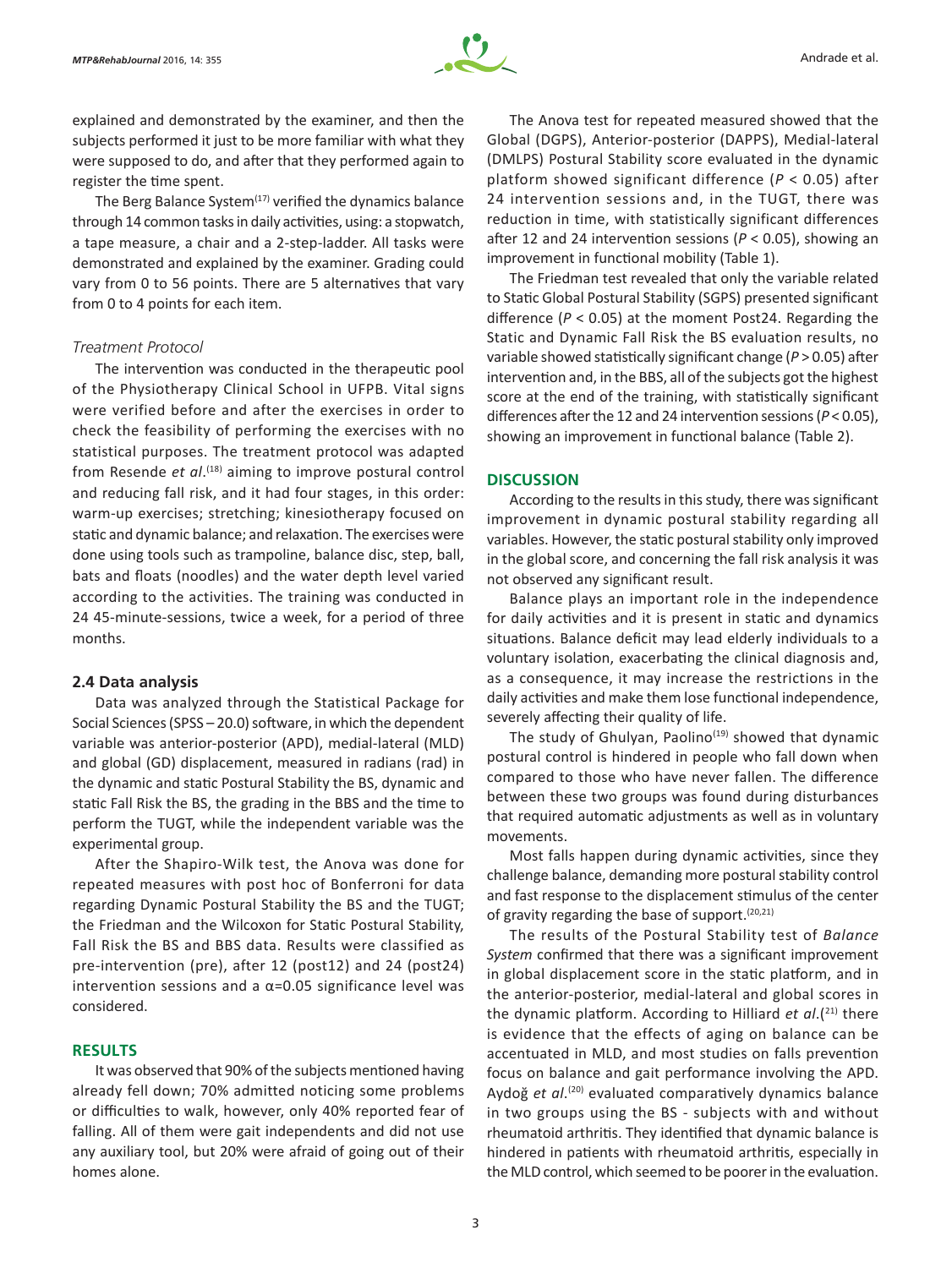

Similar results were found by Melzer *et al*.<sup>(22)</sup> since elderly individuals who had more MLD oscillations showed greater fall risk. These researches did not do the intervention in order to improve balance deficit, but they show that there is an imbalance in the APD as well as in the MLD of elderly people with balance deficit, and that a few of them evaluate the MLD oscillations. The non-evaluation of this variable contributed to the non-development of effective therapeutic strategies to restore/maintain elderly individuals' balance.

The Timed Up & Go Test showed reduced time to run the test significantly, expressing improvement in functional mobility of the subjects in this study. The results of Alikhajeh *et al*. (23) who also used TUGT to evaluate balance in 28 sedentary elderly individuals, divided into two groups - one experimental and the other control - before and after hydrotherapy, are in accordance with the findings in this study. 24 sessions were held, however, it lasted for 2 months, three times a week. Similarly, there was a significant reduction in time to perform the test.

The pre and post aquatic therapy evaluation by Berg Balance System found that there was improvement in balance after intervention in all elderly individuals, and it was observed that they reached top balance, respecting the BBS limits. These results are similar to the ones found by Hosseini *et al*. (24) in which BBS was used to verify balance improvement before and after aquatic training for eight weeks; the subjects did not reach the highest score but showed significant score increase in the scale. It can be suggested that the failure in reaching the highest score may be due to the fact that the group shows a higher age average when compared to this study, so it is necessary to have an intervention period longer than 24 sessions.

Resende *et al*.<sup>(18)</sup> and Kieffer *et al*.<sup>(25)</sup> got positive results with 12 training sessions. In this study, at the first re-evaluation after 12 sessions, it was also seen a significant improvement according to TUGT and BBS. However, in the balance platform (BS) these results were only significant after 24 training sessions. It may be due to the fact that BS presents more reliable values to verify the displacement of the center of gravity in relation to its base of support.<sup>(15)</sup> The longer neuromuscular response time may be justified by the necessity of the neuromuscular system to adapt itself to the physical exercise, since elderly individuals already show a reduced physical capacity. This finding leads to the fact that longer and more frequent interventions may be more effective to the recovery of elderly individuals, since balance is a complex mechanism, and the neuromuscular system needs time to adapt itself and respond effectively to the training.

Table 1. Mean, standard deviation (SD) and comparisons of means from variables of the Dynamic Postural Stability the BS and of the Timed Up & Go Test in pre-intervention, post-intervention 12 and 24 sessions in the Anova test for repeated measures and the Post Hoc de Bonferroni.

| <b>VARIABLES</b> | Pre                 | Post <sub>12</sub>  | Post <sub>24</sub>  | <b>Comparison of evaluations</b> |      |                 |      |                 |      |
|------------------|---------------------|---------------------|---------------------|----------------------------------|------|-----------------|------|-----------------|------|
|                  |                     |                     |                     | Pre x Post12                     |      | Post12 x Post24 |      | Pre x Post24    |      |
|                  | $\overline{X}$ ± SD | $\overline{X}$ ± SD | $\overline{X}$ ± SD | <b>Dif Mean</b>                  | P    | Dif Mean        | P    | <b>Dif Mean</b> | P    |
| <b>DGPS</b>      | $1.59 + 0.42$       | $1.37 \pm 0.33$     | $1.10 + 0.40$       | 0.22                             | 0.20 | 0.27            | 0.08 | 0.49            | 0.01 |
| <b>DAPPS</b>     | $1.19 \pm 0.34$     | $0.89 \pm 0.26$     | $0.77 \pm 0.33$     | 0.30                             | 0.06 | 0.12            | 0.78 | 0.42            | 0.01 |
| <b>DMLPS</b>     | $0.86 \pm 0.26$     | $0.82 \pm 0.27$     | $0.63 \pm 0.22$     | 0.04                             | 1.00 | 0.19            | 0.10 | 0.23            | 0.04 |
| <b>TUGT</b>      | $9.54 \pm 1.47$     | $8.67 \pm 1.18$     | $7.47 \pm 0.79$     | 0.88                             | 0.01 | 1.20            | 0.01 | 2.07            | 0.01 |

Legend: DGPS - Dynamic Global Postural Stability; DAPPS - Dynamic Anterior-posterior Postural Stability; DMLPS - Dynamic Medial-lateral Postural Stability; TUGT – Timed Up & Go Test.

**Table 2.** Comparisons of the Static Postural Stability, Fall Risk the BS and Berg Balance Scale variables average in pre-intervention, post-intervention 12 and 24 sessions in the testing of Friedman and Wilcoxon.

|                  |                     | <b>Comparison of evaluations</b><br><b>Wilcoxon Value of P</b> |                 |              |  |  |  |
|------------------|---------------------|----------------------------------------------------------------|-----------------|--------------|--|--|--|
| <b>VARIABLES</b> | Friedman Value of P |                                                                |                 |              |  |  |  |
|                  |                     | Pre x Post12                                                   | Post12 x Post24 | Pre x Post24 |  |  |  |
| <b>SGPS</b>      | 0.03                | 0.23                                                           | 0.15            | 0.02         |  |  |  |
| <b>SAPPS</b>     | 0.06                | 0.16                                                           | 0.23            | 0.05         |  |  |  |
| <b>SMLPS</b>     | 0.48                | 0.93                                                           | 0.49            | 0.27         |  |  |  |
| <b>DFR</b>       | 0.34                | 0.95                                                           | 0.08            | 0.17         |  |  |  |
| <b>SFR</b>       | 0.10                | 0.65                                                           | 0.02            | 0.11         |  |  |  |
| <b>BBS</b>       | 0.01                | 0.02                                                           | 0.07            | 0.02         |  |  |  |

Legend: SGPS - Static Global Postural Stability; SAPPS – Static Anterior-posterior Postural Stability; SMLPS - Static Medial-lateral Postural Stability; DFR – Dynamic Fall Risk; SFR – Static Fall Risk; BBS – Berg Balance Scale.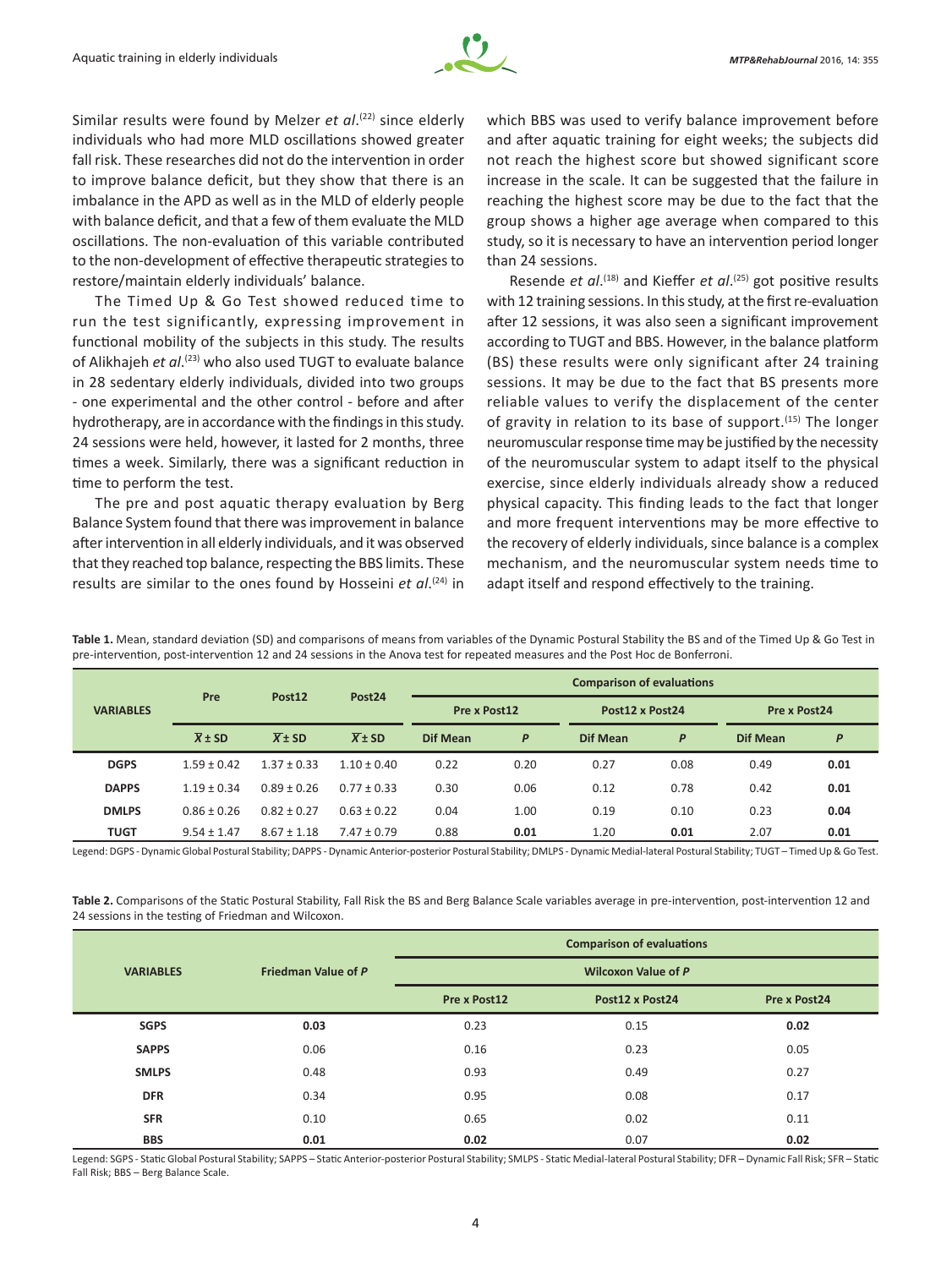

Many studies show that training in therapeutic pool generate statistically significant results to the improvement of neuromuscular performance and postural stability control capacity, reducing balance deficit, and it can be recommended as an efficient intervention tool.<sup>(18,23-27)</sup> However, the intervention program and the evaluation used by these authors are different. In addition to subjective tests, it was used the BS, which is considered a more reliable program to verify the displacement of the center of gravity during movement and when static,<sup>(15)</sup> so these factors hinder the static comparison.

The authors Abbasi *et al*. (26) and Hosseini *et al*. (24) besides proving a significant improvement in postural balance in sedentary elderly people, also verified that after 4, 6 and 8 weeks without training, elderly individuals kept the gains obtained and the effects of aquatic training.

A possible explanation for the fact that aquatic environment is propitious to exercise and promotes balance recovery is directly linked to water physical properties associated with the effects of regular physical training.

The main limitations of this study were the impossibility of creating a control group, the fact that it was not possible to randomly select the subjects for the experimental group and the lack of similar studies, since it narrows the discussion of the presented data. It is suggested that, in further studies, these mentioned aspects be taken into account.

#### **CONCLUSION**

This study showed that regular physical training in water provides elderly individuals with a significant improvement in dynamic balance capacity, showing to be an effective source for keeping and improving balance capacity in the elderly population. Moreover, the training protocol in aquatic environment was proved to be safe, and it also provides elderly individuals with conditions to be challenged to go beyond their stability limits, not fearing the consequences of a fall.

#### **AUTHORS' CONTRIBUTIONS**

ACCRC: Data analysis and scientific writing; HHS: Data analysis; JJAF: Assessing the subjects and scientific writing; PRA: Orientation of the project and scientific writing; TMSR: Data collection, tabulation and data analysis; TMA: Development and writing of the research project, data collection, tabulation, data analysis and scientific writing.

#### **CONFLICTS OF INTEREST**

The authors declare that they have no conflict of interest.

#### **AUTHOR DETAILS**

2 Universidade Federal da Paraíba (UFPB), João Pessoa (PB), Brazil

## **REFERENCES**

- 1. Veras R. Envelhecimento populacional contemporâneo: demandas, desafios e inovações. Rev. Saúde Pública. 2009;43(3):548-554.
- 2. Instituto Brasileiro de Geografia e Estatística [IBGE] Censo demográfico: Brasil; 2010.
- 3. Gazzola JM, Perracini MR, Ganança MM, Ganança FF. Fatores associados ao equilíbrio funcional em idosos com disfunção vestibular crônica. Rev Bras Otorrinolaringol. 2006;72(5):683-690.
- 4. Rogers MW, Mille M-L. Lateral stability and falls in older people. Exerc Sport Sci Rev. 2003;31(4):182–187.
- 5. Gawryszewski VP, Jorge MHPM, Koizumi MS. Mortes e internações por causas externas entre os idosos no Brasil: o desafio de integrar a saúde coletiva e atenção individual. Rev Assoc Méd Bras. 2004;50(1):97-103.
- 6. Hawk C, Hyland JK, Rupert R, Colonvega M, Hall S. Assessment of balance and risk for falls in a sample of community-dwelling adults aged 65 and older. Chiropractic & Osteopathy. 2006;14(3):1-8.
- 7. Romero CA, Iturbe AG, Gil CL, Lesende IM, Santiago AL. Actividades preventivas en los ancianos. Aten Primaria. 2001;28(2):161-190.
- 8. Duarte M, Freitas SMSF. Revisão sobre posturografia baseada em plataforma de força para avaliação do equilíbrio. Rev. Bras Fisioter. 2010;14(3):183-192.
- 9. Maciel ACC, Guerra RO. Prevalência e fatores associados ao déficit de equilíbrio em idosos. R Bras Ci e Mov. 2005;13(1):37-44.
- 10. Almeida APPV, Veras RP, Doimo LA. Avaliação do equilíbrio estático e dinâmico de idosas praticantes de hidroginástica e ginástica. Rev. Bras Cineantropom Desempenho Hum. 2010;12(1):55-61.
- 11. Caromano FA, Candeloro JM. Fundamentos da hidroterapia para idosos. Arq Ciên da Saúde Unipar. 2001;5(2):187-195.
- 12. Rabelo RJ, Bottaro M, Oliveira RJ, Gomes L. Efeitos da natação na capacidade funcional de mulheres idosas. R Bras Ci e Mov. 2004;12(3):57-60.
- 13. Padoin PG, Gonçalves MP, Comaru T, Silva AMV. Análise comparativa entre idosos praticantes de exercício físico e sedentários quanto ao risco de quedas. O Mundo da Saúde. 2010;34(2):158-164.
- 14. Biodex Medical Systems, INC. Reference manual-Overview. United States of America. 2005:1-12.
- 15. Parraca JA, Olivares PR, Baeza AC, Aparicio VA, Adsuar JC, Gusi N. Testretest reliability of Biodex Balance SD on physically active old people. J Hum Sport Exerc. 2011;6(2):444-451.
- 16. Podsiadlo D, Richardson S. The timed "up & go": A test of basic functional mobility for frail elderly persons. J Am Geriatr Soc. 1991;39(2):142-8.
- 17. Miyamoto ST, Jr. IL, Berg KO, Ramos LR, Natour J. Brazilian version of the Berg balance scale. Braz J Med Biol Res. 2004;37(9):1411-1421.
- 18. Resende SM, Rassi CM, Viana FP. Efeitos da hidroterapia na recuperação do equilíbrio e prevenção de quedas em idosas. Rev. Bras Fisioter. 2008;12(1):57-63.
- 19. Ghulyan V, Paolin M. Comparative study of dynamic balance in fallers and non-fallers. Fr ORL. 2005;88:89-96.
- 20. Aydoğ E, Bal A, Aydoğ ST, Çakci A. Evaluation of dynamic postural balance using the Biodex Stability System in rheumatoid arthritis patients. Journal ILAR. 2006;25:462–467.
- 21. Hilliard MJ, Martinez KM, Janssen I, Edwards B, Mille M-L, Zhang Y et al. Lateral balance factors predict future falls in community-living older adults. Arch Phys Med Rehabil. 2008;89(9):1708-1713.
- 22. Melzer I, Benjuya N, Kaplanski J. Postural stability in the elderly: a comparison between fallers and non-fallers. Age and Ageing. 2004;33(6):602–607.
- 23. Alikhajeh Y, Hosseini SRA, Moghaddam A. Effects of hydrotherapy in static and dynamic balance among elderly men. Procedia Soc Behav Sci. 2012;46:2220–2224.